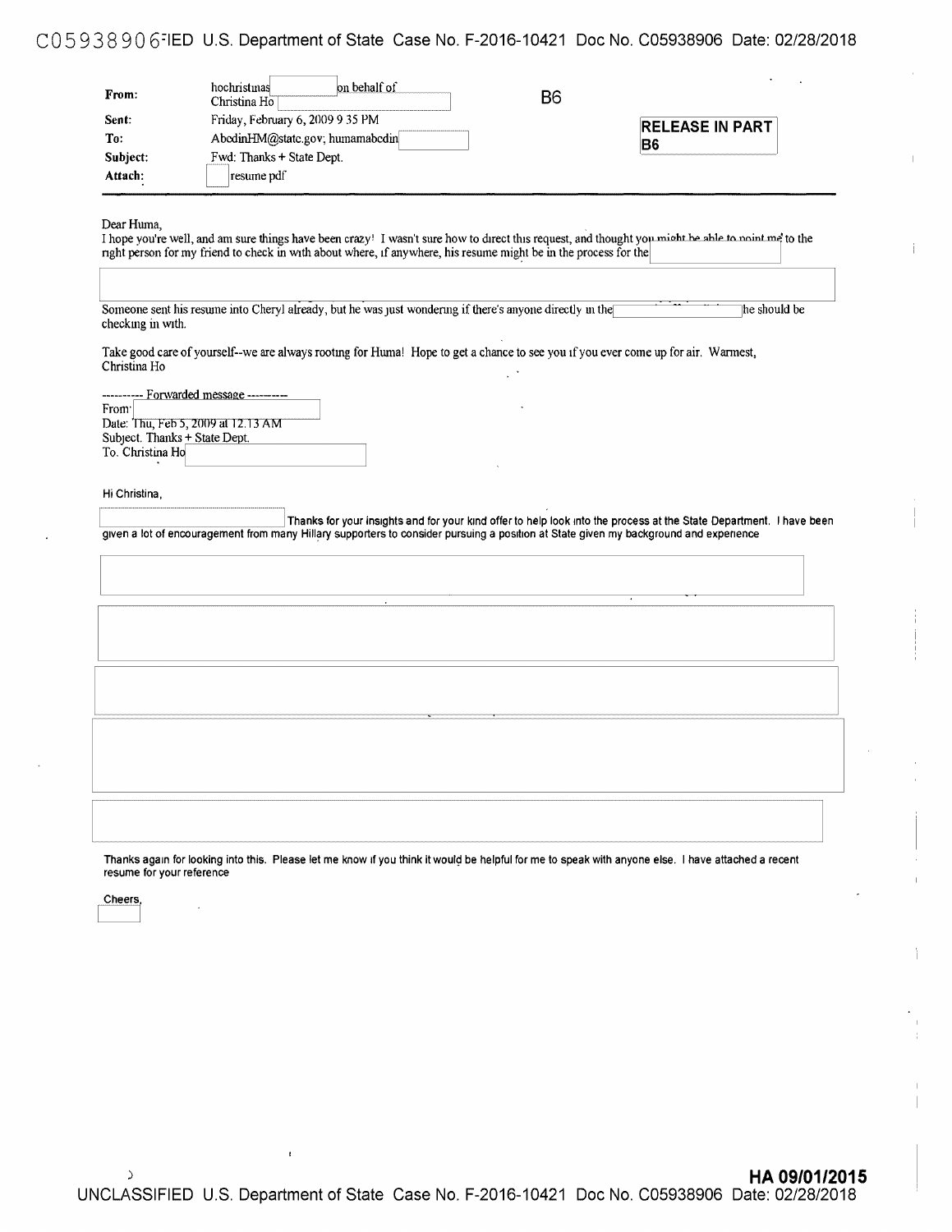|                   |                |                   |                   | C05938907 FIED U.S. Department of State Case No. F-2016-10421 Doc No. C05938907 Date: 02/28/2018 |
|-------------------|----------------|-------------------|-------------------|--------------------------------------------------------------------------------------------------|
| $\sim 10^{11}$    |                |                   | <b>B6</b>         | <b>RELEASE IN PART</b><br>B <sub>6</sub>                                                         |
|                   |                | <b>Contractor</b> |                   |                                                                                                  |
| <b>EXPERIENCE</b> |                |                   |                   |                                                                                                  |
|                   |                |                   |                   |                                                                                                  |
|                   |                |                   |                   |                                                                                                  |
|                   |                |                   |                   |                                                                                                  |
|                   |                |                   |                   |                                                                                                  |
|                   |                |                   |                   |                                                                                                  |
|                   |                |                   |                   |                                                                                                  |
|                   |                |                   |                   |                                                                                                  |
|                   |                |                   |                   |                                                                                                  |
|                   |                |                   |                   |                                                                                                  |
|                   |                |                   |                   |                                                                                                  |
|                   |                |                   |                   |                                                                                                  |
|                   |                |                   |                   |                                                                                                  |
|                   |                |                   |                   |                                                                                                  |
|                   |                |                   |                   |                                                                                                  |
|                   |                |                   |                   |                                                                                                  |
| <b>EDUCATION</b>  |                |                   |                   |                                                                                                  |
|                   |                |                   |                   |                                                                                                  |
|                   |                |                   |                   |                                                                                                  |
|                   |                |                   |                   |                                                                                                  |
|                   |                |                   |                   |                                                                                                  |
|                   | $\mathbf{r}$ . |                   |                   |                                                                                                  |
|                   |                |                   | $\frac{\zeta}{4}$ |                                                                                                  |

 $\begin{array}{c} \hline \end{array}$ 

÷

 $\mathcal{L}^{\pm}$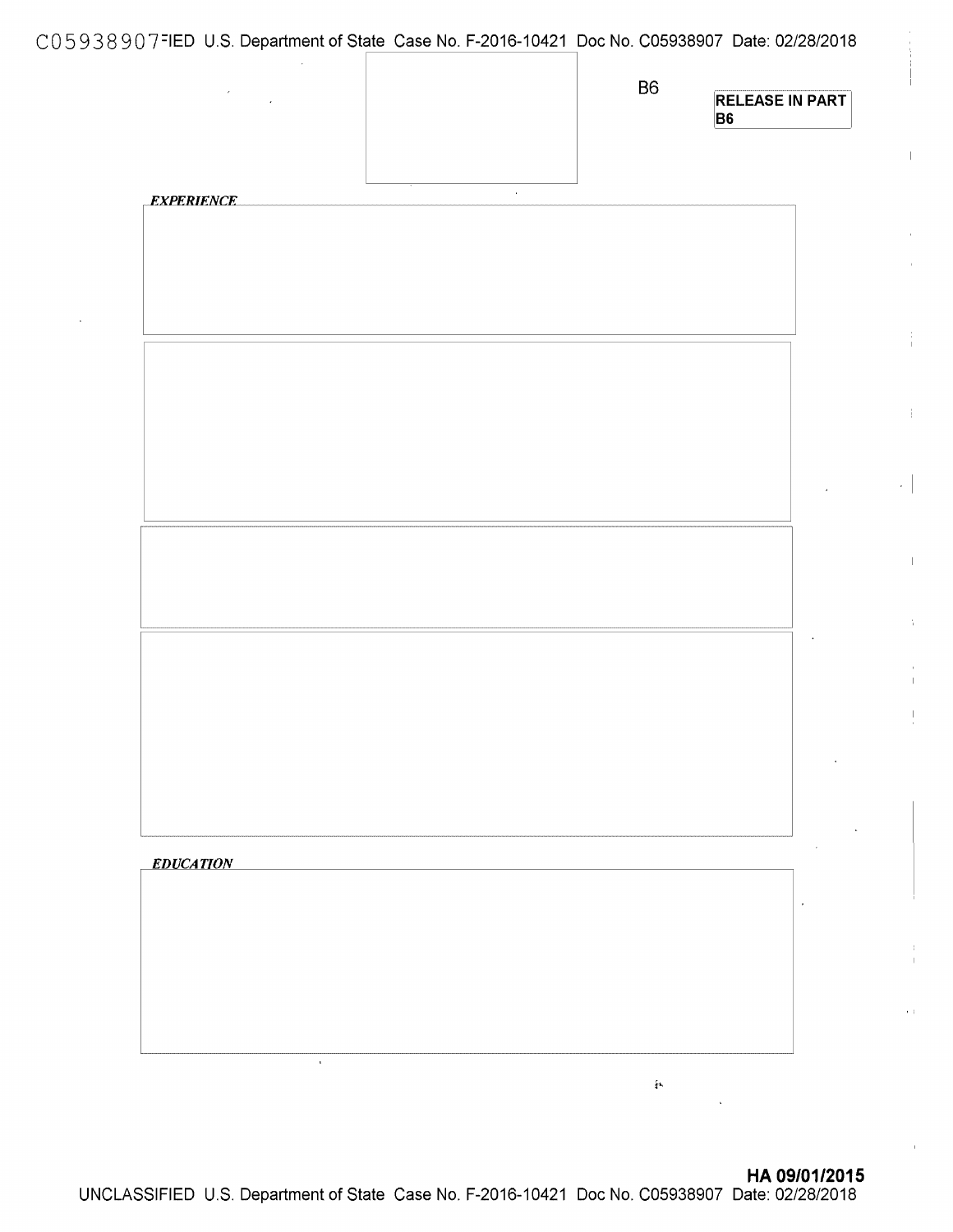# CO 5 9 5 7 212 IFIED U.S. Department of State Case No. F-2016-10421 Doc No. C05957212 Date: 02/28/2018

| From:                                                                                                                                       | Doug Band<br>Monday, April 27, 2009 5:27:12 PM                                                                                                                                                                                                                                                                                                                                                                                                              |                                                                                                                                                                                                                                                                                                                                                                                                                                                                           |  | B <sub>6</sub>                                                                                                                                                                                                                                                                                                                                                                                                                                              | PART B6 |
|---------------------------------------------------------------------------------------------------------------------------------------------|-------------------------------------------------------------------------------------------------------------------------------------------------------------------------------------------------------------------------------------------------------------------------------------------------------------------------------------------------------------------------------------------------------------------------------------------------------------|---------------------------------------------------------------------------------------------------------------------------------------------------------------------------------------------------------------------------------------------------------------------------------------------------------------------------------------------------------------------------------------------------------------------------------------------------------------------------|--|-------------------------------------------------------------------------------------------------------------------------------------------------------------------------------------------------------------------------------------------------------------------------------------------------------------------------------------------------------------------------------------------------------------------------------------------------------------|---------|
| Sent:<br>To:                                                                                                                                | 'habedin                                                                                                                                                                                                                                                                                                                                                                                                                                                    |                                                                                                                                                                                                                                                                                                                                                                                                                                                                           |  |                                                                                                                                                                                                                                                                                                                                                                                                                                                             |         |
| Subject:                                                                                                                                    |                                                                                                                                                                                                                                                                                                                                                                                                                                                             | Fw: Could you please email me a current resume and copy of yourWhite House Intern application?                                                                                                                                                                                                                                                                                                                                                                            |  |                                                                                                                                                                                                                                                                                                                                                                                                                                                             |         |
|                                                                                                                                             |                                                                                                                                                                                                                                                                                                                                                                                                                                                             |                                                                                                                                                                                                                                                                                                                                                                                                                                                                           |  |                                                                                                                                                                                                                                                                                                                                                                                                                                                             |         |
| <b>Attachments:</b>                                                                                                                         |                                                                                                                                                                                                                                                                                                                                                                                                                                                             | Resume.doc; White_House_Internship_Program_Application_v3.doc                                                                                                                                                                                                                                                                                                                                                                                                             |  |                                                                                                                                                                                                                                                                                                                                                                                                                                                             |         |
|                                                                                                                                             |                                                                                                                                                                                                                                                                                                                                                                                                                                                             |                                                                                                                                                                                                                                                                                                                                                                                                                                                                           |  |                                                                                                                                                                                                                                                                                                                                                                                                                                                             |         |
|                                                                                                                                             |                                                                                                                                                                                                                                                                                                                                                                                                                                                             |                                                                                                                                                                                                                                                                                                                                                                                                                                                                           |  |                                                                                                                                                                                                                                                                                                                                                                                                                                                             |         |
|                                                                                                                                             |                                                                                                                                                                                                                                                                                                                                                                                                                                                             |                                                                                                                                                                                                                                                                                                                                                                                                                                                                           |  |                                                                                                                                                                                                                                                                                                                                                                                                                                                             |         |
| ----- Original Message -----                                                                                                                |                                                                                                                                                                                                                                                                                                                                                                                                                                                             |                                                                                                                                                                                                                                                                                                                                                                                                                                                                           |  |                                                                                                                                                                                                                                                                                                                                                                                                                                                             |         |
| From: mturpen                                                                                                                               |                                                                                                                                                                                                                                                                                                                                                                                                                                                             | <mturpen< td=""><td></td><td></td><td></td></mturpen<>                                                                                                                                                                                                                                                                                                                                                                                                                    |  |                                                                                                                                                                                                                                                                                                                                                                                                                                                             |         |
| To: Doug Band <                                                                                                                             |                                                                                                                                                                                                                                                                                                                                                                                                                                                             |                                                                                                                                                                                                                                                                                                                                                                                                                                                                           |  |                                                                                                                                                                                                                                                                                                                                                                                                                                                             |         |
| Sent: Mon Apr 27 16:48:20 2009                                                                                                              |                                                                                                                                                                                                                                                                                                                                                                                                                                                             |                                                                                                                                                                                                                                                                                                                                                                                                                                                                           |  |                                                                                                                                                                                                                                                                                                                                                                                                                                                             |         |
|                                                                                                                                             | Subject: Fw: Could you please email me a current resume and copy of yourWhite House Intern application?                                                                                                                                                                                                                                                                                                                                                     |                                                                                                                                                                                                                                                                                                                                                                                                                                                                           |  |                                                                                                                                                                                                                                                                                                                                                                                                                                                             |         |
|                                                                                                                                             |                                                                                                                                                                                                                                                                                                                                                                                                                                                             |                                                                                                                                                                                                                                                                                                                                                                                                                                                                           |  |                                                                                                                                                                                                                                                                                                                                                                                                                                                             |         |
|                                                                                                                                             |                                                                                                                                                                                                                                                                                                                                                                                                                                                             |                                                                                                                                                                                                                                                                                                                                                                                                                                                                           |  |                                                                                                                                                                                                                                                                                                                                                                                                                                                             |         |
|                                                                                                                                             |                                                                                                                                                                                                                                                                                                                                                                                                                                                             |                                                                                                                                                                                                                                                                                                                                                                                                                                                                           |  |                                                                                                                                                                                                                                                                                                                                                                                                                                                             |         |
|                                                                                                                                             |                                                                                                                                                                                                                                                                                                                                                                                                                                                             |                                                                                                                                                                                                                                                                                                                                                                                                                                                                           |  |                                                                                                                                                                                                                                                                                                                                                                                                                                                             |         |
| Sent via BlackBerry by AT&T                                                                                                                 |                                                                                                                                                                                                                                                                                                                                                                                                                                                             |                                                                                                                                                                                                                                                                                                                                                                                                                                                                           |  |                                                                                                                                                                                                                                                                                                                                                                                                                                                             |         |
|                                                                                                                                             |                                                                                                                                                                                                                                                                                                                                                                                                                                                             |                                                                                                                                                                                                                                                                                                                                                                                                                                                                           |  |                                                                                                                                                                                                                                                                                                                                                                                                                                                             |         |
| -----Original Message-----                                                                                                                  |                                                                                                                                                                                                                                                                                                                                                                                                                                                             |                                                                                                                                                                                                                                                                                                                                                                                                                                                                           |  |                                                                                                                                                                                                                                                                                                                                                                                                                                                             |         |
| From:                                                                                                                                       |                                                                                                                                                                                                                                                                                                                                                                                                                                                             |                                                                                                                                                                                                                                                                                                                                                                                                                                                                           |  |                                                                                                                                                                                                                                                                                                                                                                                                                                                             |         |
|                                                                                                                                             |                                                                                                                                                                                                                                                                                                                                                                                                                                                             |                                                                                                                                                                                                                                                                                                                                                                                                                                                                           |  |                                                                                                                                                                                                                                                                                                                                                                                                                                                             |         |
|                                                                                                                                             | Date: Mon, 27 Apr 2009 13:38:50                                                                                                                                                                                                                                                                                                                                                                                                                             |                                                                                                                                                                                                                                                                                                                                                                                                                                                                           |  |                                                                                                                                                                                                                                                                                                                                                                                                                                                             |         |
| To: <mturpen< td=""><td></td><td></td><td></td><td></td><td></td></mturpen<>                                                                |                                                                                                                                                                                                                                                                                                                                                                                                                                                             |                                                                                                                                                                                                                                                                                                                                                                                                                                                                           |  |                                                                                                                                                                                                                                                                                                                                                                                                                                                             |         |
|                                                                                                                                             | Subject: Re: Could you please email me a current resume and copy of your                                                                                                                                                                                                                                                                                                                                                                                    |                                                                                                                                                                                                                                                                                                                                                                                                                                                                           |  |                                                                                                                                                                                                                                                                                                                                                                                                                                                             |         |
|                                                                                                                                             | White House Intern application?                                                                                                                                                                                                                                                                                                                                                                                                                             |                                                                                                                                                                                                                                                                                                                                                                                                                                                                           |  |                                                                                                                                                                                                                                                                                                                                                                                                                                                             |         |
|                                                                                                                                             | Thanks for you help Turpen! My resume and the application are<br>attached. let me know if you want the letters, etc.                                                                                                                                                                                                                                                                                                                                        |                                                                                                                                                                                                                                                                                                                                                                                                                                                                           |  |                                                                                                                                                                                                                                                                                                                                                                                                                                                             |         |
|                                                                                                                                             |                                                                                                                                                                                                                                                                                                                                                                                                                                                             |                                                                                                                                                                                                                                                                                                                                                                                                                                                                           |  |                                                                                                                                                                                                                                                                                                                                                                                                                                                             |         |
| Thanks again.                                                                                                                               |                                                                                                                                                                                                                                                                                                                                                                                                                                                             |                                                                                                                                                                                                                                                                                                                                                                                                                                                                           |  |                                                                                                                                                                                                                                                                                                                                                                                                                                                             |         |
|                                                                                                                                             |                                                                                                                                                                                                                                                                                                                                                                                                                                                             |                                                                                                                                                                                                                                                                                                                                                                                                                                                                           |  |                                                                                                                                                                                                                                                                                                                                                                                                                                                             |         |
|                                                                                                                                             |                                                                                                                                                                                                                                                                                                                                                                                                                                                             |                                                                                                                                                                                                                                                                                                                                                                                                                                                                           |  |                                                                                                                                                                                                                                                                                                                                                                                                                                                             |         |
|                                                                                                                                             |                                                                                                                                                                                                                                                                                                                                                                                                                                                             |                                                                                                                                                                                                                                                                                                                                                                                                                                                                           |  |                                                                                                                                                                                                                                                                                                                                                                                                                                                             |         |
|                                                                                                                                             |                                                                                                                                                                                                                                                                                                                                                                                                                                                             |                                                                                                                                                                                                                                                                                                                                                                                                                                                                           |  |                                                                                                                                                                                                                                                                                                                                                                                                                                                             |         |
|                                                                                                                                             |                                                                                                                                                                                                                                                                                                                                                                                                                                                             |                                                                                                                                                                                                                                                                                                                                                                                                                                                                           |  |                                                                                                                                                                                                                                                                                                                                                                                                                                                             |         |
| > Sent via BlackBerry by AT&T<br>>                                                                                                          |                                                                                                                                                                                                                                                                                                                                                                                                                                                             |                                                                                                                                                                                                                                                                                                                                                                                                                                                                           |  |                                                                                                                                                                                                                                                                                                                                                                                                                                                             |         |
| $\,$                                                                                                                                        |                                                                                                                                                                                                                                                                                                                                                                                                                                                             |                                                                                                                                                                                                                                                                                                                                                                                                                                                                           |  |                                                                                                                                                                                                                                                                                                                                                                                                                                                             |         |
|                                                                                                                                             |                                                                                                                                                                                                                                                                                                                                                                                                                                                             |                                                                                                                                                                                                                                                                                                                                                                                                                                                                           |  | $\mathcal{L}(\mathcal{A})$ , $\mathcal{A}(\mathcal{A})$                                                                                                                                                                                                                                                                                                                                                                                                     |         |
|                                                                                                                                             |                                                                                                                                                                                                                                                                                                                                                                                                                                                             |                                                                                                                                                                                                                                                                                                                                                                                                                                                                           |  |                                                                                                                                                                                                                                                                                                                                                                                                                                                             |         |
|                                                                                                                                             |                                                                                                                                                                                                                                                                                                                                                                                                                                                             |                                                                                                                                                                                                                                                                                                                                                                                                                                                                           |  |                                                                                                                                                                                                                                                                                                                                                                                                                                                             |         |
|                                                                                                                                             | $\mathcal{L}(\mathcal{L}(\mathcal{L}(\mathcal{L}(\mathcal{L}(\mathcal{L}(\mathcal{L}(\mathcal{L}(\mathcal{L}(\mathcal{L}(\mathcal{L}(\mathcal{L}(\mathcal{L}(\mathcal{L}(\mathcal{L}(\mathcal{L}(\mathcal{L}(\mathcal{L}(\mathcal{L}(\mathcal{L}(\mathcal{L}(\mathcal{L}(\mathcal{L}(\mathcal{L}(\mathcal{L}(\mathcal{L}(\mathcal{L}(\mathcal{L}(\mathcal{L}(\mathcal{L}(\mathcal{L}(\mathcal{L}(\mathcal{L}(\mathcal{L}(\mathcal{L}(\mathcal{L}(\mathcal{$ |                                                                                                                                                                                                                                                                                                                                                                                                                                                                           |  | $\mathcal{L}(\mathcal{L}(\mathcal{L}(\mathcal{L}(\mathcal{L}(\mathcal{L}(\mathcal{L}(\mathcal{L}(\mathcal{L}(\mathcal{L}(\mathcal{L}(\mathcal{L}(\mathcal{L}(\mathcal{L}(\mathcal{L}(\mathcal{L}(\mathcal{L}(\mathcal{L}(\mathcal{L}(\mathcal{L}(\mathcal{L}(\mathcal{L}(\mathcal{L}(\mathcal{L}(\mathcal{L}(\mathcal{L}(\mathcal{L}(\mathcal{L}(\mathcal{L}(\mathcal{L}(\mathcal{L}(\mathcal{L}(\mathcal{L}(\mathcal{L}(\mathcal{L}(\mathcal{L}(\mathcal{$ |         |
|                                                                                                                                             |                                                                                                                                                                                                                                                                                                                                                                                                                                                             |                                                                                                                                                                                                                                                                                                                                                                                                                                                                           |  |                                                                                                                                                                                                                                                                                                                                                                                                                                                             |         |
|                                                                                                                                             | $\mathcal{A}=\mathcal{A}$ , and the set of the set of the set of the set of the set of the set of the set of the set of the set of the set of the set of the set of the set of the set of the set of the set of the set of the set of th                                                                                                                                                                                                                    |                                                                                                                                                                                                                                                                                                                                                                                                                                                                           |  |                                                                                                                                                                                                                                                                                                                                                                                                                                                             |         |
|                                                                                                                                             |                                                                                                                                                                                                                                                                                                                                                                                                                                                             |                                                                                                                                                                                                                                                                                                                                                                                                                                                                           |  |                                                                                                                                                                                                                                                                                                                                                                                                                                                             |         |
|                                                                                                                                             |                                                                                                                                                                                                                                                                                                                                                                                                                                                             |                                                                                                                                                                                                                                                                                                                                                                                                                                                                           |  |                                                                                                                                                                                                                                                                                                                                                                                                                                                             |         |
|                                                                                                                                             |                                                                                                                                                                                                                                                                                                                                                                                                                                                             | $\label{eq:2.1} \mathcal{L}(\mathcal{L}) = \mathcal{L}(\mathcal{L}) = \mathcal{L}(\mathcal{L}) = \mathcal{L}(\mathcal{L}) = \mathcal{L}(\mathcal{L}) = \mathcal{L}(\mathcal{L}) = \mathcal{L}(\mathcal{L}) = \mathcal{L}(\mathcal{L}) = \mathcal{L}(\mathcal{L}) = \mathcal{L}(\mathcal{L}) = \mathcal{L}(\mathcal{L}) = \mathcal{L}(\mathcal{L}) = \mathcal{L}(\mathcal{L}) = \mathcal{L}(\mathcal{L}) = \mathcal{L}(\mathcal{L}) = \mathcal{L}(\mathcal{L}) = \mathcal$ |  |                                                                                                                                                                                                                                                                                                                                                                                                                                                             |         |
|                                                                                                                                             | $\label{eq:2.1} \mathcal{L}(\mathcal{L}^{\text{max}}_{\mathcal{L}}(\mathcal{L}^{\text{max}}_{\mathcal{L}}))\leq \mathcal{L}(\mathcal{L}^{\text{max}}_{\mathcal{L}}(\mathcal{L}^{\text{max}}_{\mathcal{L}}))$                                                                                                                                                                                                                                                |                                                                                                                                                                                                                                                                                                                                                                                                                                                                           |  |                                                                                                                                                                                                                                                                                                                                                                                                                                                             |         |
|                                                                                                                                             |                                                                                                                                                                                                                                                                                                                                                                                                                                                             |                                                                                                                                                                                                                                                                                                                                                                                                                                                                           |  |                                                                                                                                                                                                                                                                                                                                                                                                                                                             |         |
|                                                                                                                                             |                                                                                                                                                                                                                                                                                                                                                                                                                                                             |                                                                                                                                                                                                                                                                                                                                                                                                                                                                           |  |                                                                                                                                                                                                                                                                                                                                                                                                                                                             |         |
| $\mathcal{O}(\mathcal{O}_\mathcal{O})$ and $\mathcal{O}(\mathcal{O}_\mathcal{O})$ . As a function of $\mathcal{O}(\mathcal{O}_\mathcal{O})$ |                                                                                                                                                                                                                                                                                                                                                                                                                                                             |                                                                                                                                                                                                                                                                                                                                                                                                                                                                           |  |                                                                                                                                                                                                                                                                                                                                                                                                                                                             |         |
|                                                                                                                                             |                                                                                                                                                                                                                                                                                                                                                                                                                                                             |                                                                                                                                                                                                                                                                                                                                                                                                                                                                           |  |                                                                                                                                                                                                                                                                                                                                                                                                                                                             |         |
|                                                                                                                                             |                                                                                                                                                                                                                                                                                                                                                                                                                                                             |                                                                                                                                                                                                                                                                                                                                                                                                                                                                           |  |                                                                                                                                                                                                                                                                                                                                                                                                                                                             |         |
|                                                                                                                                             | $\mathcal{L}(\mathcal{L})$ and $\mathcal{L}(\mathcal{L})$ . The set of $\mathcal{L}(\mathcal{L})$                                                                                                                                                                                                                                                                                                                                                           |                                                                                                                                                                                                                                                                                                                                                                                                                                                                           |  |                                                                                                                                                                                                                                                                                                                                                                                                                                                             |         |
|                                                                                                                                             |                                                                                                                                                                                                                                                                                                                                                                                                                                                             | $\mathcal{L}(\mathcal{L}(\mathcal{L}))$ and the set of the set of the set of the set of the set of the set of the set of the set of the set of the set of the set of the set of the set of the set of the set of the set of the set of the set o                                                                                                                                                                                                                          |  |                                                                                                                                                                                                                                                                                                                                                                                                                                                             |         |
|                                                                                                                                             |                                                                                                                                                                                                                                                                                                                                                                                                                                                             |                                                                                                                                                                                                                                                                                                                                                                                                                                                                           |  |                                                                                                                                                                                                                                                                                                                                                                                                                                                             |         |

 $\sim 10^4$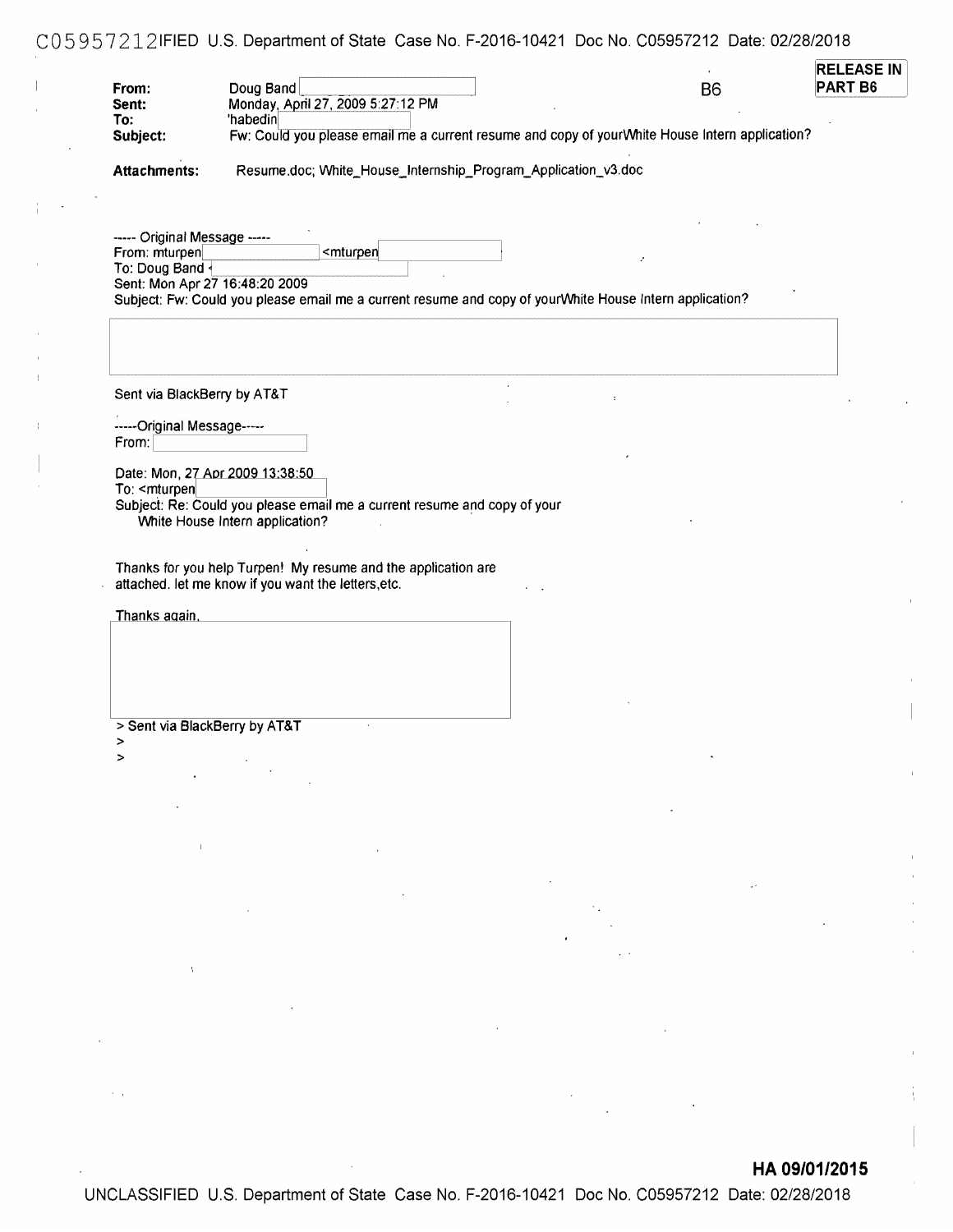C05 955 95 9;1ED U.S. Department of State Case No. F-2016-10421 Doc No. C05955959 Date: 02/28/2018

| To:<br>Subject:<br>Thx<br>----- Original Message -----                                                                                                                                                            | Huma Abedin; 'nora toiv<br>Re:<br><nora th="" tow<=""><th></th><th><b>RELEASE IN</b><br/>PART B6</th><th></th><th></th></nora> |                                                         | <b>RELEASE IN</b><br>PART B6 |                                    |  |
|-------------------------------------------------------------------------------------------------------------------------------------------------------------------------------------------------------------------|--------------------------------------------------------------------------------------------------------------------------------|---------------------------------------------------------|------------------------------|------------------------------------|--|
|                                                                                                                                                                                                                   |                                                                                                                                |                                                         |                              |                                    |  |
|                                                                                                                                                                                                                   |                                                                                                                                |                                                         |                              |                                    |  |
|                                                                                                                                                                                                                   |                                                                                                                                |                                                         |                              |                                    |  |
| From: Huma Abedin<br>To: Doug Band, nora.toiv<br>Sent: Thu Apr 16 20:43:48 2009<br>Subject Re:<br>I'm talking to him too<br>III deal with it<br>-----Original Message-----<br>From: Doug Band {<br>To. 'nora.toiv |                                                                                                                                |                                                         |                              |                                    |  |
|                                                                                                                                                                                                                   |                                                                                                                                |                                                         |                              |                                    |  |
|                                                                                                                                                                                                                   |                                                                                                                                |                                                         |                              |                                    |  |
|                                                                                                                                                                                                                   |                                                                                                                                |                                                         |                              |                                    |  |
|                                                                                                                                                                                                                   |                                                                                                                                |                                                         | $\prime$                     |                                    |  |
|                                                                                                                                                                                                                   |                                                                                                                                |                                                         |                              |                                    |  |
|                                                                                                                                                                                                                   |                                                                                                                                |                                                         |                              |                                    |  |
| Sent: Thu Apr 16 20:41.46 2009                                                                                                                                                                                    | <nora.toiv< td=""><td>com&gt;; Huma Abedin</td><td></td><td></td><td></td></nora.toiv<>                                        | com>; Huma Abedin                                       |                              |                                    |  |
| Subject: Re.                                                                                                                                                                                                      |                                                                                                                                |                                                         |                              |                                    |  |
|                                                                                                                                                                                                                   | He is in dc from 20 to 24 and would like to see hrc or someone                                                                 |                                                         |                              |                                    |  |
|                                                                                                                                                                                                                   |                                                                                                                                |                                                         |                              |                                    |  |
| ----- Original Message ----                                                                                                                                                                                       |                                                                                                                                |                                                         |                              |                                    |  |
| From. Nora Toiv                                                                                                                                                                                                   |                                                                                                                                |                                                         |                              |                                    |  |
| To: Huma Abedin <                                                                                                                                                                                                 |                                                                                                                                |                                                         |                              |                                    |  |
| Cc: Doug Band<br>Sent: Thu Apr 16 13:51 35 2009                                                                                                                                                                   |                                                                                                                                |                                                         |                              |                                    |  |
| Subject: Re:                                                                                                                                                                                                      |                                                                                                                                |                                                         |                              |                                    |  |
|                                                                                                                                                                                                                   |                                                                                                                                |                                                         |                              |                                    |  |
|                                                                                                                                                                                                                   | On Thu, Apr 16, 2009 at 1:04 PM, Huma Abedin                                                                                   |                                                         | wrote                        |                                    |  |
| so this is a long shot                                                                                                                                                                                            | Nora, flag for cheryl. I've talked to hrc about this too but the problem is this                                               |                                                         |                              | ambassadorships are highly coveted |  |
| -----Original Message-----                                                                                                                                                                                        |                                                                                                                                |                                                         |                              |                                    |  |
| From: Doug Band [                                                                                                                                                                                                 |                                                                                                                                |                                                         |                              |                                    |  |
| To Huma Abedin; 'nora.toiv                                                                                                                                                                                        |                                                                                                                                | <nora td="" toiv<=""><td></td><td></td><td></td></nora> |                              |                                    |  |
|                                                                                                                                                                                                                   | Sent Thu Apr 16 11 22:48 2009                                                                                                  |                                                         |                              |                                    |  |
| Subject Fw                                                                                                                                                                                                        |                                                                                                                                |                                                         |                              |                                    |  |
|                                                                                                                                                                                                                   |                                                                                                                                |                                                         |                              |                                    |  |
|                                                                                                                                                                                                                   |                                                                                                                                |                                                         |                              |                                    |  |
| ----- Original Message ----                                                                                                                                                                                       |                                                                                                                                |                                                         |                              |                                    |  |
| From $ $<br>To: Doug Band                                                                                                                                                                                         |                                                                                                                                |                                                         |                              |                                    |  |
|                                                                                                                                                                                                                   | Sent: Thu Apr 16 11:09 31 2009                                                                                                 |                                                         |                              |                                    |  |
| Subject.                                                                                                                                                                                                          |                                                                                                                                |                                                         |                              |                                    |  |
|                                                                                                                                                                                                                   | $\ddot{\phantom{a}}$                                                                                                           |                                                         |                              |                                    |  |
| Hi Doug,                                                                                                                                                                                                          |                                                                                                                                |                                                         |                              |                                    |  |
|                                                                                                                                                                                                                   |                                                                                                                                |                                                         |                              |                                    |  |
|                                                                                                                                                                                                                   |                                                                                                                                |                                                         |                              |                                    |  |
|                                                                                                                                                                                                                   |                                                                                                                                |                                                         |                              |                                    |  |
|                                                                                                                                                                                                                   |                                                                                                                                |                                                         |                              |                                    |  |
|                                                                                                                                                                                                                   |                                                                                                                                |                                                         |                              |                                    |  |
|                                                                                                                                                                                                                   |                                                                                                                                |                                                         |                              |                                    |  |
|                                                                                                                                                                                                                   |                                                                                                                                |                                                         |                              |                                    |  |

**B**<sup>6</sup>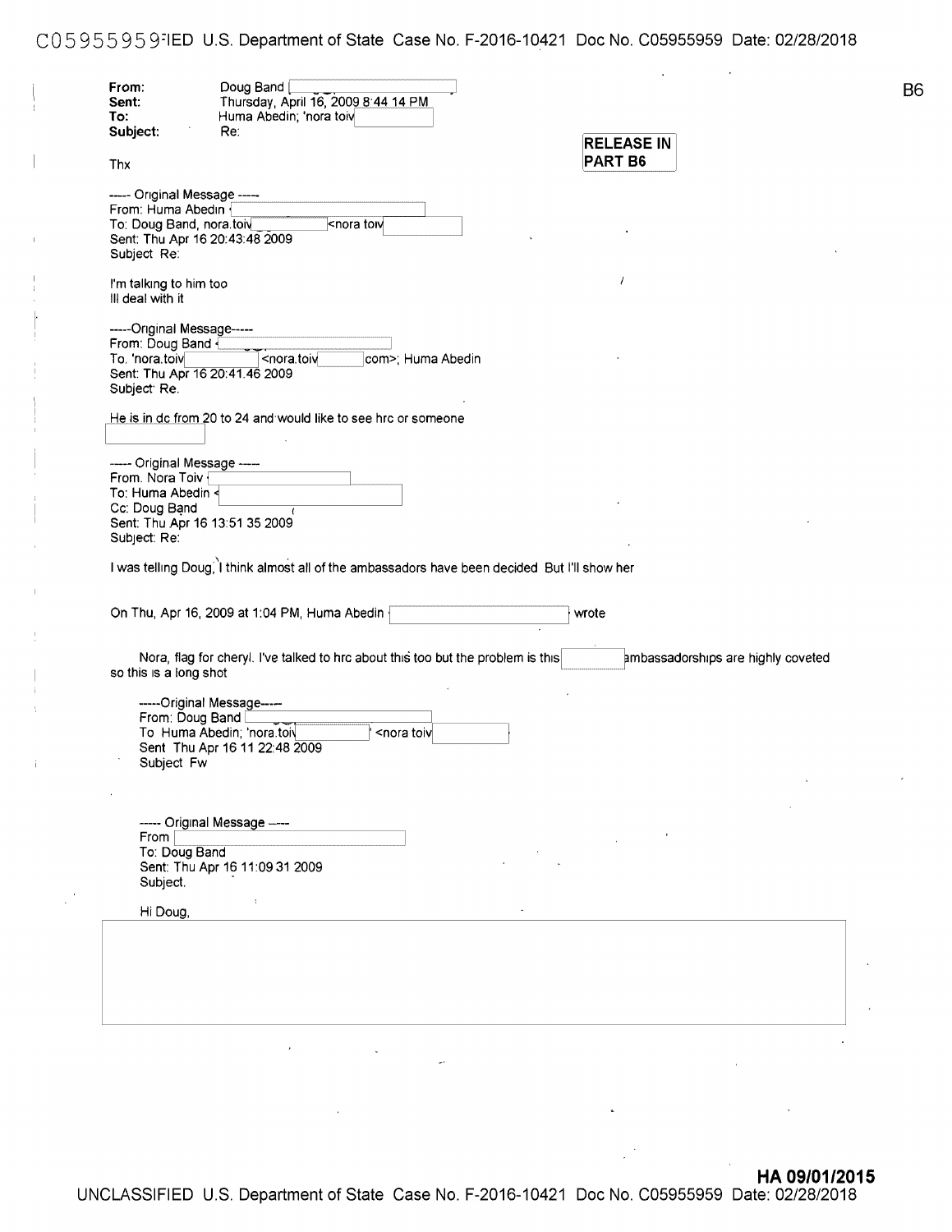## COS 95 7 25 6FIED U.S. Department of State Case No. F-2016-10421 Doc No. C05957256 Date: 02/28/2018

| From:<br>Sent:<br>To:<br>Subject:                   | Huma Abedin<br>Wednesday, April 29, 2009 7:08:07 PM<br>Doug Band; 'nora.toiv<br>Re:                                               |                                                                                        |                                               | <b>B6</b> | <b>RELEASE IN</b><br>PART B6 |
|-----------------------------------------------------|-----------------------------------------------------------------------------------------------------------------------------------|----------------------------------------------------------------------------------------|-----------------------------------------------|-----------|------------------------------|
| I'm calling him tonite.<br>I talk to him regularly. |                                                                                                                                   | He was on hrc's top priority list for an ambassadorship and they just turned him down. |                                               |           |                              |
| ----- Original Message -----                        |                                                                                                                                   |                                                                                        |                                               |           |                              |
| From: Doug Band<br>To: 'nora.toiv                   | <nora.toi< th=""><th><math>\triangleright</math>; 'habedin</th><th><habedin< th=""><th></th><th></th></habedin<></th></nora.toi<> | $\triangleright$ ; 'habedin                                                            | <habedin< th=""><th></th><th></th></habedin<> |           |                              |
| Subject:                                            | Sent: Tue Apr 28 22:46:29 2009                                                                                                    |                                                                                        |                                               |           |                              |
| Can someone pls call                                |                                                                                                                                   |                                                                                        |                                               |           |                              |
|                                                     | He calls me every day and we owe him some attention                                                                               |                                                                                        |                                               |           |                              |
|                                                     |                                                                                                                                   |                                                                                        |                                               |           |                              |
|                                                     |                                                                                                                                   |                                                                                        |                                               |           |                              |
|                                                     |                                                                                                                                   |                                                                                        |                                               |           |                              |
|                                                     |                                                                                                                                   |                                                                                        |                                               |           |                              |
|                                                     |                                                                                                                                   |                                                                                        |                                               |           |                              |
|                                                     |                                                                                                                                   |                                                                                        |                                               |           |                              |
|                                                     |                                                                                                                                   |                                                                                        |                                               |           |                              |
|                                                     |                                                                                                                                   |                                                                                        |                                               |           |                              |
|                                                     |                                                                                                                                   |                                                                                        |                                               |           |                              |
|                                                     |                                                                                                                                   |                                                                                        |                                               |           |                              |
|                                                     |                                                                                                                                   |                                                                                        |                                               |           |                              |
|                                                     |                                                                                                                                   |                                                                                        |                                               |           |                              |
|                                                     |                                                                                                                                   |                                                                                        |                                               |           |                              |
|                                                     |                                                                                                                                   |                                                                                        |                                               |           |                              |
|                                                     |                                                                                                                                   |                                                                                        |                                               |           |                              |

**HA 09/01/2015** 

UNCLASSIFIED U.S. Department of State Case No. F-2016-10421 Doc No. C05957256 Date: 02/28/2018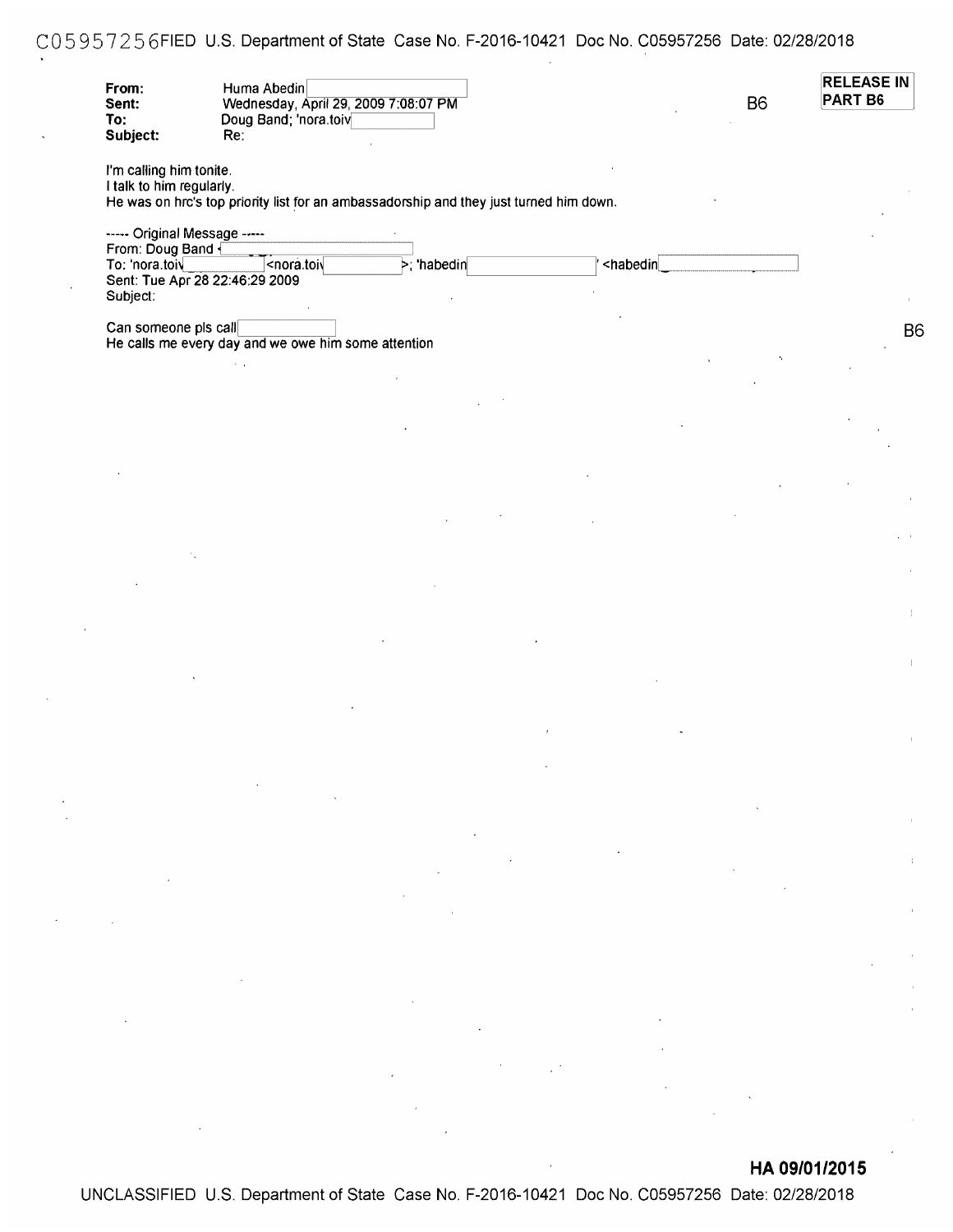## C05958492=1ED U.S. Department of State Case No. F-2016-10421 Doc No. C05958492 Date: 02/28/2018

| From:                                                | Huma Abedin                                                                |                                                                                                                                                                                                                                                                                                                            | <b>RELEASE IN PART B6</b>                           |
|------------------------------------------------------|----------------------------------------------------------------------------|----------------------------------------------------------------------------------------------------------------------------------------------------------------------------------------------------------------------------------------------------------------------------------------------------------------------------|-----------------------------------------------------|
|                                                      |                                                                            |                                                                                                                                                                                                                                                                                                                            |                                                     |
| Sent:                                                | Sunday, April 12, 2009 5.21:11 PM                                          |                                                                                                                                                                                                                                                                                                                            |                                                     |
| To:                                                  | Doug Band1                                                                 |                                                                                                                                                                                                                                                                                                                            |                                                     |
| Subject:                                             |                                                                            | Re: Hello friend I need you to give this to pres clinton if he needs he can call me at                                                                                                                                                                                                                                     | this is an email a sent to huma to give to          |
|                                                      | hillary                                                                    |                                                                                                                                                                                                                                                                                                                            |                                                     |
| He sent to me too                                    |                                                                            |                                                                                                                                                                                                                                                                                                                            |                                                     |
| ----Original Message----                             |                                                                            |                                                                                                                                                                                                                                                                                                                            |                                                     |
| From: Doug Band                                      |                                                                            |                                                                                                                                                                                                                                                                                                                            |                                                     |
| To: Huma Abedin                                      |                                                                            |                                                                                                                                                                                                                                                                                                                            |                                                     |
|                                                      | Sent: Sun Apr 12 15.08:00 2009                                             | Subject Fw: Hello fnend I need you to give this to presiclinton if he needs he can call me at                                                                                                                                                                                                                              |                                                     |
| ---- Original Message ----<br>From: Miguel D Lausell |                                                                            |                                                                                                                                                                                                                                                                                                                            |                                                     |
| To: Doug Band                                        |                                                                            |                                                                                                                                                                                                                                                                                                                            |                                                     |
|                                                      | Sent: Sun Apr 12 15:02 45 2009                                             |                                                                                                                                                                                                                                                                                                                            |                                                     |
|                                                      |                                                                            | Subject: Hello friend I need you to give this to pres clinton if he needs he can call me at                                                                                                                                                                                                                                | Ithis is an email a sent to huma to give to hillary |
|                                                      |                                                                            |                                                                                                                                                                                                                                                                                                                            |                                                     |
| Dear Huma                                            |                                                                            |                                                                                                                                                                                                                                                                                                                            |                                                     |
|                                                      | I hope you are well and enjoying your new responsabilities I write because |                                                                                                                                                                                                                                                                                                                            | and good friend to the                              |
|                                                      |                                                                            | clintons is interested in Having the opportunity to serve as Ambassador of the US in the Dominican Republic.                                                                                                                                                                                                               |                                                     |
|                                                      |                                                                            | he has writen to Hillary but has not even recived acknoledgment to his letter. I will send you the letter in a different email as well                                                                                                                                                                                     |                                                     |
| Best Regards<br>MigUel D Lausell                     |                                                                            | as his Bio, for you to please make Secretry Clinton aware of the situation. I am sure she will appreciate it due to their long time relationship.<br>I will be in DC from the 7th to the 9th and would like if possible to say hello to hillary Please let me know. It would be just a short visit and not to ask anything |                                                     |
|                                                      |                                                                            |                                                                                                                                                                                                                                                                                                                            |                                                     |
|                                                      |                                                                            |                                                                                                                                                                                                                                                                                                                            | $\sim$                                              |
|                                                      |                                                                            |                                                                                                                                                                                                                                                                                                                            |                                                     |
|                                                      |                                                                            |                                                                                                                                                                                                                                                                                                                            |                                                     |
|                                                      |                                                                            |                                                                                                                                                                                                                                                                                                                            |                                                     |
|                                                      |                                                                            |                                                                                                                                                                                                                                                                                                                            |                                                     |
|                                                      |                                                                            |                                                                                                                                                                                                                                                                                                                            |                                                     |
|                                                      |                                                                            |                                                                                                                                                                                                                                                                                                                            |                                                     |
|                                                      |                                                                            |                                                                                                                                                                                                                                                                                                                            |                                                     |
|                                                      |                                                                            |                                                                                                                                                                                                                                                                                                                            |                                                     |
|                                                      |                                                                            |                                                                                                                                                                                                                                                                                                                            |                                                     |
|                                                      |                                                                            |                                                                                                                                                                                                                                                                                                                            |                                                     |
|                                                      |                                                                            |                                                                                                                                                                                                                                                                                                                            |                                                     |
|                                                      |                                                                            |                                                                                                                                                                                                                                                                                                                            |                                                     |
|                                                      |                                                                            |                                                                                                                                                                                                                                                                                                                            |                                                     |
|                                                      |                                                                            |                                                                                                                                                                                                                                                                                                                            |                                                     |
|                                                      |                                                                            |                                                                                                                                                                                                                                                                                                                            |                                                     |
| from her, just hello<br>Sent via BlackBerry by AT&T  |                                                                            |                                                                                                                                                                                                                                                                                                                            |                                                     |
|                                                      |                                                                            |                                                                                                                                                                                                                                                                                                                            |                                                     |
|                                                      |                                                                            |                                                                                                                                                                                                                                                                                                                            |                                                     |
|                                                      |                                                                            |                                                                                                                                                                                                                                                                                                                            |                                                     |
|                                                      |                                                                            |                                                                                                                                                                                                                                                                                                                            |                                                     |

 $\frac{1}{4}$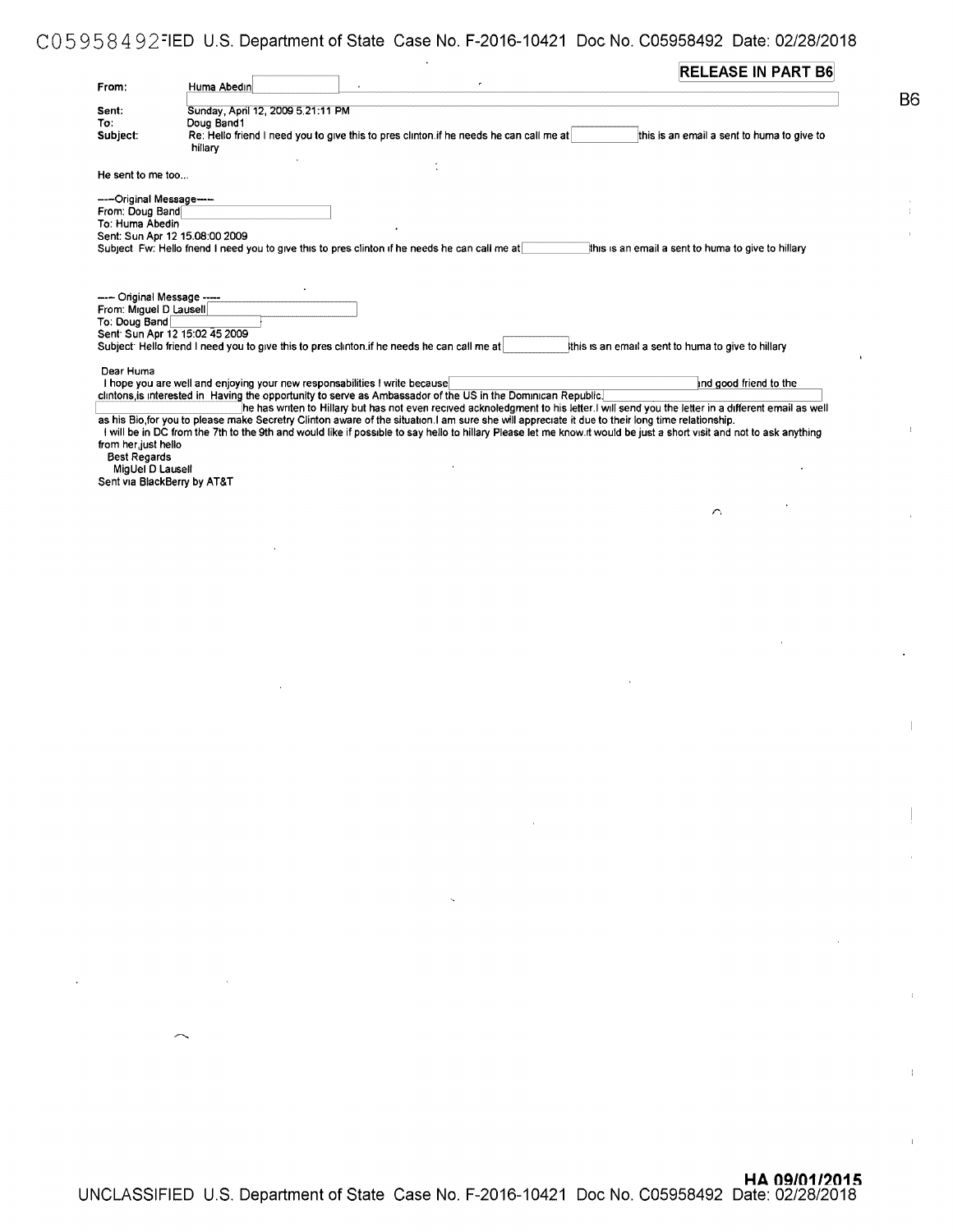### CO 5 9 7 2 2 6 8 IED U.S. Department of State Case No. F-2016-10421 Doc No. C05972268 Date: 04/30/2018

| From:    | Abedin, Huma <abedinh@state.gov></abedinh@state.gov> |
|----------|------------------------------------------------------|
| Sent:    | Thursday, November 19, 2009 9.14 AM                  |
| To:      | humamabedin                                          |
| Subject: | Fw Delivery Status Notification (Failure)            |
| Attach:  | ATT00001 txt; $RE$ (4 92 KB) msg                     |

**RELEASE IN PART 86** 

--- Original Message ----From: Doug Band To<sup>·</sup> Abedin, Huma Sent: Thu Nov 19 07:00 28 2009 Subject. fw. Delivery Status Notification (failure)

| ----- Original Message -----                                    |  |
|-----------------------------------------------------------------|--|
| Fromi                                                           |  |
| To: Doug Band                                                   |  |
| Sent: Thu Nov 19 03 08:17 2009                                  |  |
| Subject <sup>,</sup> FW: Delivery Status Notification (Failure) |  |

#### Doug,

Sorry this message bounced back. Can you make sure it gets to Huma Thanks. C:=J

From: postmaster@mail.hotmail.com

To: Date. Thu, 19 Nov 2009 00.00 16 -0800 Subject: Oelivery Status Notification (Failure)

This is an automatically generated Delivery Status Notification.

Delivery to the following recipients failed

I

habedin@hillaryclinton.com

--Forwarded Message Attachment--From To: habedin@hillaryclinton com Suhject: RE: Date: Thu, 19 Nov 2009 03:00.15 -0500

#### Huma.

Hope all is well. Can you email me a time when you can call me? Or just call anytime I want to give you an update on my recent visit to Cape Verde The Ambassador is to head back to D.C for the holiday and will be setting up a meeting at State for next steps 1 had an informal conversation with her and her plans seem to indicate a soon to be vacancy in Cape Verde Also Kerry's office is indicating that they need a point person in State to work with I am assuming that the committee would have someone that they work with at state but they want someone that they can stay in touch with on my issue Drew Ohnen is the district director for Kerry in MA and is coordinating with David Wade the Chief of Staff Secretary Clinton had mentioned that someone from the office was going to call me to follow up and that she has not given up on it. Look forward to hearing from you and have whoever is to call me do so on my cell which is anytime. Thanks and hope you are having a great trip. Best, .

Subject Re: Date: Sun. 11 Jan 2009 09:18.47 -0500 86

UA <u>noin4 12015</u> UNCLASSIFIED U.S. Department of State Case No. F-2016-10421 Doc No. C05972268 Date: 04/30/2018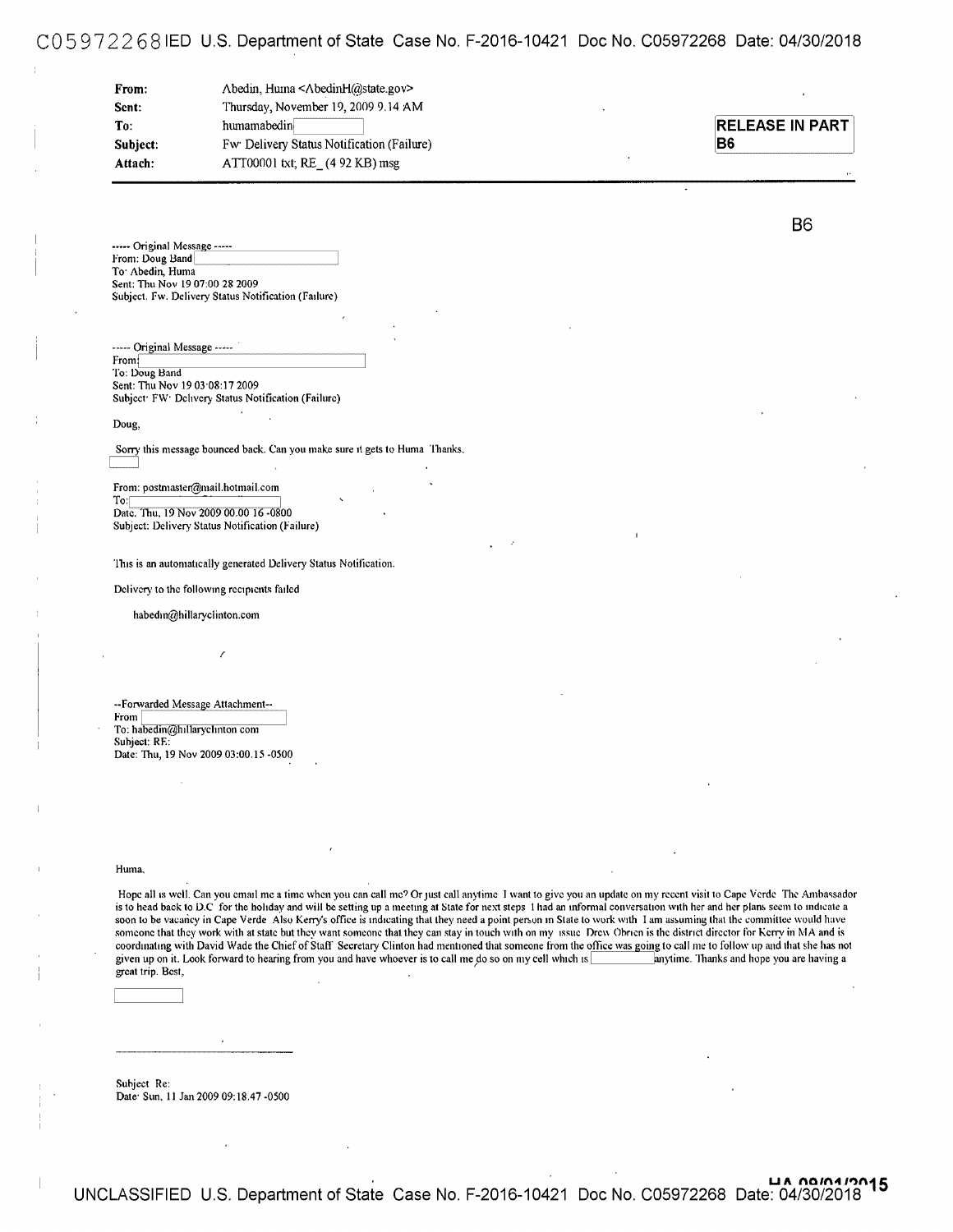# CO 5 9 7 2 2 6 8 IED U.S. Department of State Case No. F-2016-10421 Doc No. C05972268 Date: 04/30/2018

| What's the best number?                                                                                                                                                                                                                                                                                                                                                                                                                                                                                                                                                                                                                                                                                                                                                                                                                                                                         |                    |                                                                                                                                                                       |                |
|-------------------------------------------------------------------------------------------------------------------------------------------------------------------------------------------------------------------------------------------------------------------------------------------------------------------------------------------------------------------------------------------------------------------------------------------------------------------------------------------------------------------------------------------------------------------------------------------------------------------------------------------------------------------------------------------------------------------------------------------------------------------------------------------------------------------------------------------------------------------------------------------------|--------------------|-----------------------------------------------------------------------------------------------------------------------------------------------------------------------|----------------|
| -----Original Message-----                                                                                                                                                                                                                                                                                                                                                                                                                                                                                                                                                                                                                                                                                                                                                                                                                                                                      |                    |                                                                                                                                                                       |                |
| From.<br>To Huma Abedin                                                                                                                                                                                                                                                                                                                                                                                                                                                                                                                                                                                                                                                                                                                                                                                                                                                                         |                    |                                                                                                                                                                       |                |
| Sent Sat Jan 10 23.39:22 2009                                                                                                                                                                                                                                                                                                                                                                                                                                                                                                                                                                                                                                                                                                                                                                                                                                                                   |                    |                                                                                                                                                                       |                |
| Subject: Re:                                                                                                                                                                                                                                                                                                                                                                                                                                                                                                                                                                                                                                                                                                                                                                                                                                                                                    |                    |                                                                                                                                                                       |                |
| Huma                                                                                                                                                                                                                                                                                                                                                                                                                                                                                                                                                                                                                                                                                                                                                                                                                                                                                            |                    |                                                                                                                                                                       |                |
| Can u call when u can. Want to talk to u on next steps                                                                                                                                                                                                                                                                                                                                                                                                                                                                                                                                                                                                                                                                                                                                                                                                                                          |                    |                                                                                                                                                                       |                |
|                                                                                                                                                                                                                                                                                                                                                                                                                                                                                                                                                                                                                                                                                                                                                                                                                                                                                                 |                    |                                                                                                                                                                       |                |
| Sent from my Verizon Wireless BlackBerry                                                                                                                                                                                                                                                                                                                                                                                                                                                                                                                                                                                                                                                                                                                                                                                                                                                        |                    |                                                                                                                                                                       |                |
|                                                                                                                                                                                                                                                                                                                                                                                                                                                                                                                                                                                                                                                                                                                                                                                                                                                                                                 |                    |                                                                                                                                                                       |                |
|                                                                                                                                                                                                                                                                                                                                                                                                                                                                                                                                                                                                                                                                                                                                                                                                                                                                                                 |                    |                                                                                                                                                                       |                |
| From. "Huma Abedin"                                                                                                                                                                                                                                                                                                                                                                                                                                                                                                                                                                                                                                                                                                                                                                                                                                                                             |                    |                                                                                                                                                                       |                |
| Date Wed, 24 Dec 2008 16:52.04 -0500<br>$To: \lceil$                                                                                                                                                                                                                                                                                                                                                                                                                                                                                                                                                                                                                                                                                                                                                                                                                                            | $\epsilon_{\rm p}$ |                                                                                                                                                                       |                |
| Subject: Re:                                                                                                                                                                                                                                                                                                                                                                                                                                                                                                                                                                                                                                                                                                                                                                                                                                                                                    |                    |                                                                                                                                                                       |                |
|                                                                                                                                                                                                                                                                                                                                                                                                                                                                                                                                                                                                                                                                                                                                                                                                                                                                                                 |                    |                                                                                                                                                                       |                |
| Thank you                                                                                                                                                                                                                                                                                                                                                                                                                                                                                                                                                                                                                                                                                                                                                                                                                                                                                       |                    |                                                                                                                                                                       |                |
| Will look out for your info.                                                                                                                                                                                                                                                                                                                                                                                                                                                                                                                                                                                                                                                                                                                                                                                                                                                                    |                    |                                                                                                                                                                       |                |
| Hope you enjoy the holiday season                                                                                                                                                                                                                                                                                                                                                                                                                                                                                                                                                                                                                                                                                                                                                                                                                                                               |                    |                                                                                                                                                                       |                |
| -----Original Message-----                                                                                                                                                                                                                                                                                                                                                                                                                                                                                                                                                                                                                                                                                                                                                                                                                                                                      |                    |                                                                                                                                                                       |                |
| From                                                                                                                                                                                                                                                                                                                                                                                                                                                                                                                                                                                                                                                                                                                                                                                                                                                                                            |                    |                                                                                                                                                                       |                |
| To Huma Abedin<br>Sent Wed Dec 24 16:46:12 2008                                                                                                                                                                                                                                                                                                                                                                                                                                                                                                                                                                                                                                                                                                                                                                                                                                                 |                    |                                                                                                                                                                       |                |
| Subject. RE:                                                                                                                                                                                                                                                                                                                                                                                                                                                                                                                                                                                                                                                                                                                                                                                                                                                                                    |                    |                                                                                                                                                                       |                |
|                                                                                                                                                                                                                                                                                                                                                                                                                                                                                                                                                                                                                                                                                                                                                                                                                                                                                                 |                    |                                                                                                                                                                       |                |
| my best to Sec Clinton and to the entire Clinton family for good health and happiness and Peace in the new year. I will be sending a more formal resume to Sec.<br>Clinton and would still like to get 5 min of her time to briefly talk about the Ambassadorship It was great to see you and her in NY but it really was not the time or<br>place for me to try to talk about it. I will be in D.C. for the swearing in of senators Shaheen and Kerry. FYI-- Kerry's will be in the Foreign Relations Committee room<br>You have done an outstanding job for Sen Clinton and our country and just want you to know that many who work in this business and know how demanding the<br>schedule is appreciate the long hours that you put into your work. In my few words to Sen Clinton in N.Y I could not help but tell her to "get some rest" not because                                     |                    | I wish you the very best during the Holidays. Thank you so much for all the courtesies during the campaign and recently. I wish you much success in 2009! Please give |                |
|                                                                                                                                                                                                                                                                                                                                                                                                                                                                                                                                                                                                                                                                                                                                                                                                                                                                                                 |                    |                                                                                                                                                                       |                |
|                                                                                                                                                                                                                                                                                                                                                                                                                                                                                                                                                                                                                                                                                                                                                                                                                                                                                                 |                    |                                                                                                                                                                       |                |
|                                                                                                                                                                                                                                                                                                                                                                                                                                                                                                                                                                                                                                                                                                                                                                                                                                                                                                 |                    |                                                                                                                                                                       |                |
|                                                                                                                                                                                                                                                                                                                                                                                                                                                                                                                                                                                                                                                                                                                                                                                                                                                                                                 |                    |                                                                                                                                                                       |                |
|                                                                                                                                                                                                                                                                                                                                                                                                                                                                                                                                                                                                                                                                                                                                                                                                                                                                                                 |                    |                                                                                                                                                                       |                |
|                                                                                                                                                                                                                                                                                                                                                                                                                                                                                                                                                                                                                                                                                                                                                                                                                                                                                                 |                    |                                                                                                                                                                       |                |
|                                                                                                                                                                                                                                                                                                                                                                                                                                                                                                                                                                                                                                                                                                                                                                                                                                                                                                 |                    |                                                                                                                                                                       |                |
|                                                                                                                                                                                                                                                                                                                                                                                                                                                                                                                                                                                                                                                                                                                                                                                                                                                                                                 |                    |                                                                                                                                                                       |                |
|                                                                                                                                                                                                                                                                                                                                                                                                                                                                                                                                                                                                                                                                                                                                                                                                                                                                                                 |                    |                                                                                                                                                                       |                |
|                                                                                                                                                                                                                                                                                                                                                                                                                                                                                                                                                                                                                                                                                                                                                                                                                                                                                                 |                    |                                                                                                                                                                       |                |
|                                                                                                                                                                                                                                                                                                                                                                                                                                                                                                                                                                                                                                                                                                                                                                                                                                                                                                 |                    |                                                                                                                                                                       |                |
|                                                                                                                                                                                                                                                                                                                                                                                                                                                                                                                                                                                                                                                                                                                                                                                                                                                                                                 |                    |                                                                                                                                                                       |                |
|                                                                                                                                                                                                                                                                                                                                                                                                                                                                                                                                                                                                                                                                                                                                                                                                                                                                                                 |                    |                                                                                                                                                                       |                |
|                                                                                                                                                                                                                                                                                                                                                                                                                                                                                                                                                                                                                                                                                                                                                                                                                                                                                                 |                    |                                                                                                                                                                       |                |
|                                                                                                                                                                                                                                                                                                                                                                                                                                                                                                                                                                                                                                                                                                                                                                                                                                                                                                 |                    |                                                                                                                                                                       |                |
|                                                                                                                                                                                                                                                                                                                                                                                                                                                                                                                                                                                                                                                                                                                                                                                                                                                                                                 |                    |                                                                                                                                                                       |                |
|                                                                                                                                                                                                                                                                                                                                                                                                                                                                                                                                                                                                                                                                                                                                                                                                                                                                                                 |                    |                                                                                                                                                                       |                |
|                                                                                                                                                                                                                                                                                                                                                                                                                                                                                                                                                                                                                                                                                                                                                                                                                                                                                                 |                    |                                                                                                                                                                       |                |
|                                                                                                                                                                                                                                                                                                                                                                                                                                                                                                                                                                                                                                                                                                                                                                                                                                                                                                 |                    |                                                                                                                                                                       |                |
| I will be in D.C thursday, Fri and Sat this week. Is it true that there is an event for the Senator on the 15th in NY? I may be able to make it. I can be in NY or D.C. on                                                                                                                                                                                                                                                                                                                                                                                                                                                                                                                                                                                                                                                                                                                      |                    |                                                                                                                                                                       | B <sub>6</sub> |
| she looked like she needed it but because of my concern for her well being. I will now tell you the same thing. .get some rest!--- during what may be a few hours of<br>down time this holiday season Best,<br>Subject: Re:<br>Date: Mon, 15 Dec 2008 09:18:48 -0500<br>From: HAbedin@hillaryclinton com<br>To <sub>1</sub><br>We r in ny already<br>U want to come to the event tonite 15th and u guys can visit there?<br>-----Original Message-----<br>From<br>To. Huma Abedin<br>Sent. Mon Dec 08 02:43:02 2008<br>Subject RE:<br>Huma,<br>the 16th, 18th, or the 19th, 20th. 21st, 22nd I will make myself available at almost anytime/place. I will be glad to meet with the Chief of Staff in D.C or NY? And i<br>would really like to talk to the Senator Thank you for your great follow up on this and know that the CV should be done on wednesday. I will get it out to vou for the |                    |                                                                                                                                                                       |                |
| Senator and will get one out to Pres. Clinton as promised to him. Thank you so much.                                                                                                                                                                                                                                                                                                                                                                                                                                                                                                                                                                                                                                                                                                                                                                                                            |                    |                                                                                                                                                                       |                |
|                                                                                                                                                                                                                                                                                                                                                                                                                                                                                                                                                                                                                                                                                                                                                                                                                                                                                                 |                    |                                                                                                                                                                       |                |
|                                                                                                                                                                                                                                                                                                                                                                                                                                                                                                                                                                                                                                                                                                                                                                                                                                                                                                 |                    |                                                                                                                                                                       |                |
|                                                                                                                                                                                                                                                                                                                                                                                                                                                                                                                                                                                                                                                                                                                                                                                                                                                                                                 |                    |                                                                                                                                                                       |                |

\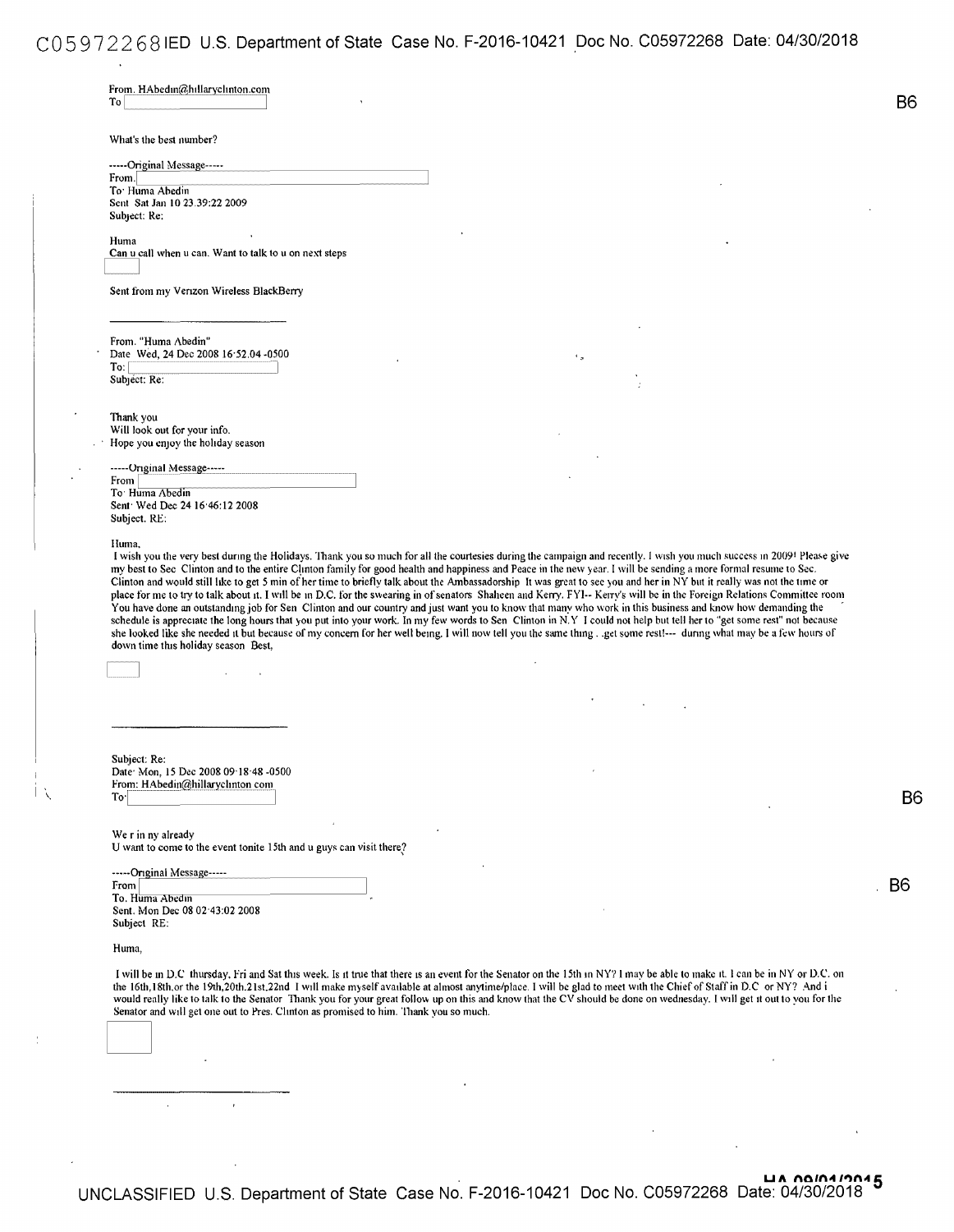### CO 5 9 7 2 2 6 3-1ED U.S. Department of State Case No. F-2016-10421 Doc No. C05972268 Date: 04/30/2018

Subject. Re: Date Sat. 6 Dec 2008 09 .36:29 -0500 From HAbedin@hillaryclinton com To:

Let me know when u r back. We are in ny mostly these days, only coming to de for state dept briefings If you are around and hillary isn't, you should see our chief of staff for sure.

-----Original Message-----From: To: Huma Abedin Sent: Fri Dec 05 19.41:18 2008 Subject: Re:

#### Huma

I am back and will be m DC on 11th, 12th and 13th I needed your email address but now that I have it I will send info to you next week. I will also have info with me when I arrive in DC. Is there any time that I may see Hillary or you or appropriate staff on any of these days? Agam.. congrats! Hope to see you soon Best

------Original Message------From. Huma Abedin To: Sent: Dec 5, 2008 5:55 PM Subject:

Are you back? Are you sending me a document?

Sent from my Venzon Wireless BlackBerry

Suspicious message? There's an alert for that. Get your Hotmail® account now. <http://w.mdowslive.com/Explore/hotmail? ocid=TXT TAGLM WL hotmail acg broad2 122008>

l

It's the same Hotmail®. If by "same" you mean up to 70% faster Get your account now. <http://windowslive.com/online/hotmail? · 9.0id=TXT. TAGLM. WL. hotmail. acq. broad1. 122008>

Ilotmail Trusted email with powerful SPAM protection Sign up now. <http://clk.atdmt.com/GBL/go/177141665/direct/01/>

Windows 7: I wanted simpler, now it's simpler. I'm a rock star <http://www.microsoft.com/Windows/windows-7/default.aspx?h=myidea? ocid=PID24727::T:WLMTAGL.ON:WL en-US:WWL WIN myidea:112009>

**B**<sup>6</sup>

**HA. 09/01/2015**